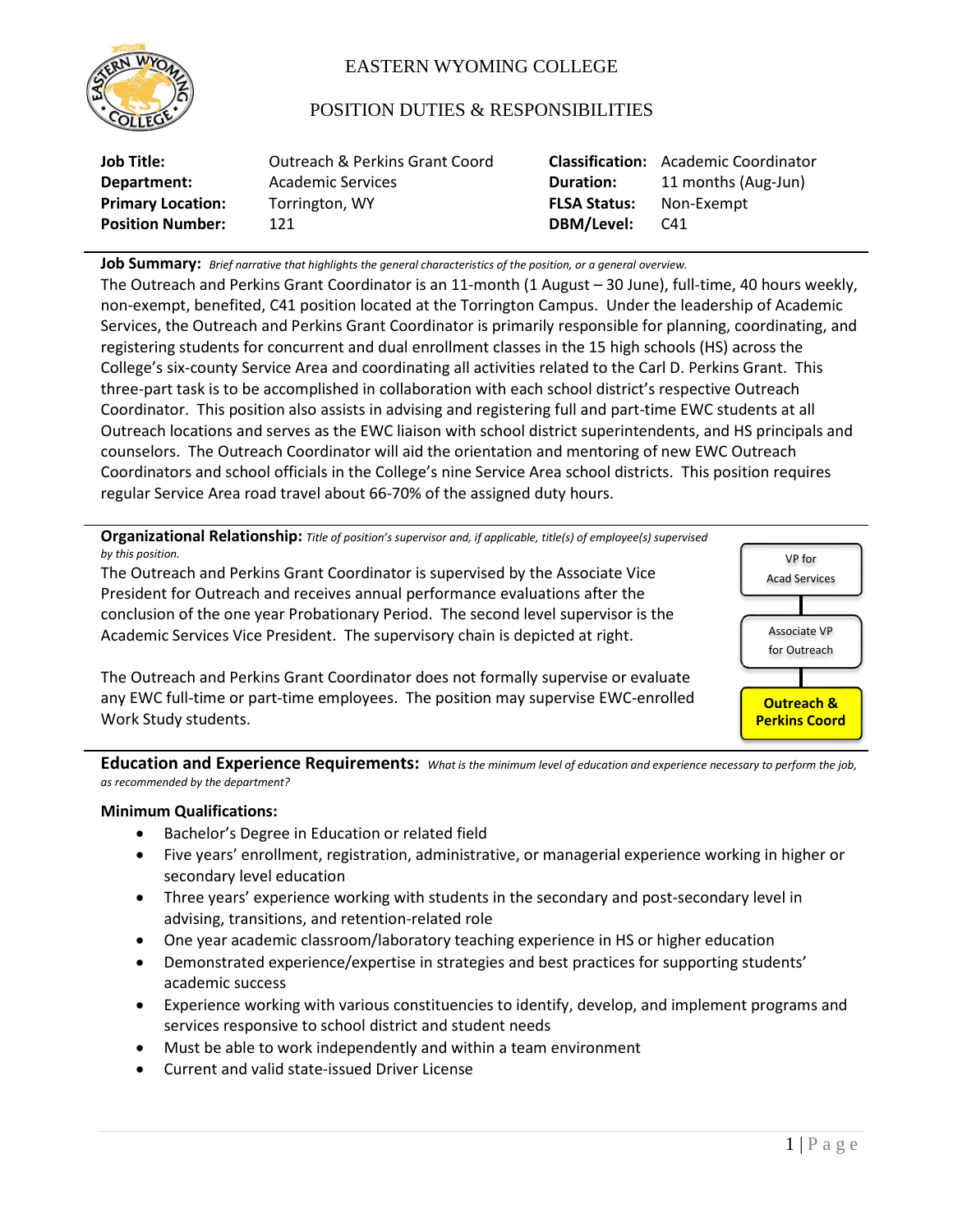# **Preferred Qualifications:**

- Master's degree in Education or related field
- Three years full-time experience as an college/university advisor, recruiter, instructor or outreach coordinator
- Experience working with five or more Outreach locations and Service Area high schools

**Essential Functions:** *(to perform successfully in this position, an individual must be able to perform essential duties satisfactorily as well as possess education/experience, employ the knowledge, skills, and abilities as listed in representative fashion; reasonable accommodations may be made to enable individuals with disabilities to perform the essential functions – this position is NON-EXEMPT, i.e., is eligible for compensatory or overtime pay provisions of the FLSA. This listing of essential duties is not all-inclusive, but representative, other duties may be assigned).*

# **General**

- Coordinates activities in order to facilitate the maximum effectiveness and utilization of academic resources
- Deliver service offerings at school districts and high schools in the College's six-county Service Area
- Advise high school students, part-time and full-time college students, teachers, and school district officials on a variety of issues related to academic program areas
- Facilitate communication and cooperation among all Outreach personnel and the staff at the Torrington Campus and Douglas Campus
- In accordance with College policy and processes, coordinate and/or collaborate in the assessment of academic programs and services delivered by Outreach personnel
- Conduct weekly road travel to Outreach locations to orient, mentor, and consult with Outreach Coordinators, high school teachers, and school district officials

# **Outreach Operations**

- Assist with planning, coordinating, and registering high school students for Concurrent and Dual Enrollment classes at 15 high schools
- Aid the planning, coordination, and execution of yearly Outreach Coordinator meetings
- Serve as EWC liaison with school district superintendents, high school principals, and school counselors
- Assist the orientation and mentoring of new school district Outreach Coordinators.
- Meet school superintendents, high school principals and school counselors on a regular basis to orient them toward EWC Outreach services
- Help EWC Division Chairs with the review of Concurrent Enrollment teacher applications/credentials and monitor classroom instruction to ensure academic rigor
- Advise EWC Outreach students and assist with the coordination and scheduling of fall and spring advising with Outreach Coordinators across the EWC Service Area
- Assist with developing and coordinating recruiting and marketing strategies for Outreach sites
- Aid the completion and monitoring of Higher Learning Commission extensions for high school Concurrent Enrollment teachers
- Assist with the periodic and annual reporting of Outreach programs provided across the College's sixcounty Service Area
- Help with the development and monitoring of EWC's annual Outreach budget allocations and expenditures

# **Perkins Grant Operations**

- Collaborate with career technical education (CTE) instructors and advisory committee members to determine grant application initiatives
- Prepare, author, and upload the yearly grant application
- Chair the ad hoc Perkins Advisory Committee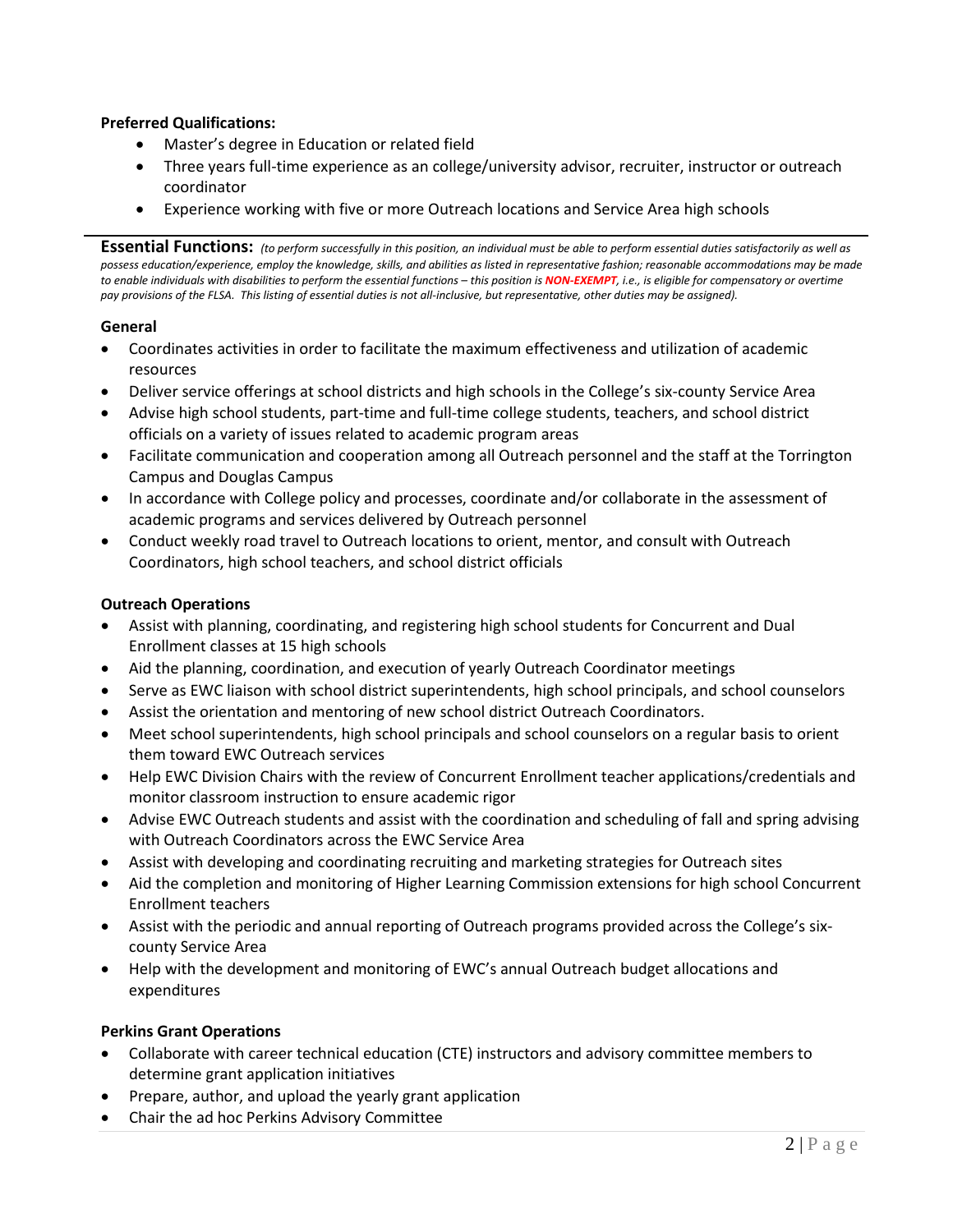- Coordinate with the Data Analyst for data and compile and upload the info needed for Perkins reporting
- Conduct yearly business/industry survey
- Administer yearly survey to CTE students and enter results in Colleague database system and meet with students to determine resource needs
- Track, upload, and report monthly grant expenses and quarterly expense reports
- Negotiate yearly target levels for performance indicators
- Prepare and upload improvement plans for unmet target levels
- Collect and upload EWC Technical Advisory Committees' meeting materials
- Meet with EWC Technical Advisory Committees as requested
- Attend state-wide Perkins Grant meetings and trainings

#### **Community Involvement**

• In coordination with and/or augmentation of the school district's on-site Outreach Coordinator… maintain effective interpersonal & institutional relationships with external Outreach entities and promote positive relationships and open communication with all Outreach stake-holders

#### **Inter-Campus Coordination**

- Work closely with Academic Services leadership, Directors, Chairs, Department Heads, and off-site employees to coordinate the delivery of Outreach instructional programs and student services
- Ensure strong communication channels exist among all Outreach personnel and staffs at both campuses
- Ensure Outreach students are offered services and resources comparable to those available across EWC's entire Service Area and have an understanding and responsibility for those services
- Work closely with the Academic Services Associate Vice Presidents (AVP) to set course and program schedules that meet the needs of Outreach students
- In coordination with Student Services, help ensure recruitment, registration, advising, retention, counseling, and financial aid services are available, effective, and efficient for Outreach students
- Work closely with the Academic Services AVP to ensure Outreach marketing, advertising, and media relations reflect EWC's mission, vision, and values
- Coordinate with the Administrative Services Vice President to establish and maintain all Outreach contracts

**Nonessential Functions:** *These are tasks that are marginal, or incidental to the completion of the essential function, or those functions that could be performed by other employees.*

• Moving and carrying equipment, furniture, and supplies

**Knowledge, Skills, and Abilities:** *These are the requirements for an employee who is capable of performing the full range of essential functions of the position.*

- Effective interpersonal communication skills
- Demonstrated commitment to public relations and customer service
- Demonstrated ability to work as an integral part of the Outreach team
- Demonstrated ability to prioritize, assign work, and solve problems
- Demonstrated ability to deal with issues and concerns in a positive, confidential and constructive manner
- Ability to work positively with teams/individuals with diverse backgrounds, ethnicities, and interests
- Understand Student Services (e.g., advising, enrollment) and contemporary student service issues
- Delivery of competent and confident public presentations involving varied stake-holders
- Demonstrated experience in providing academic programs to support student success
- Demonstrated advising experience with high school and post-secondary students